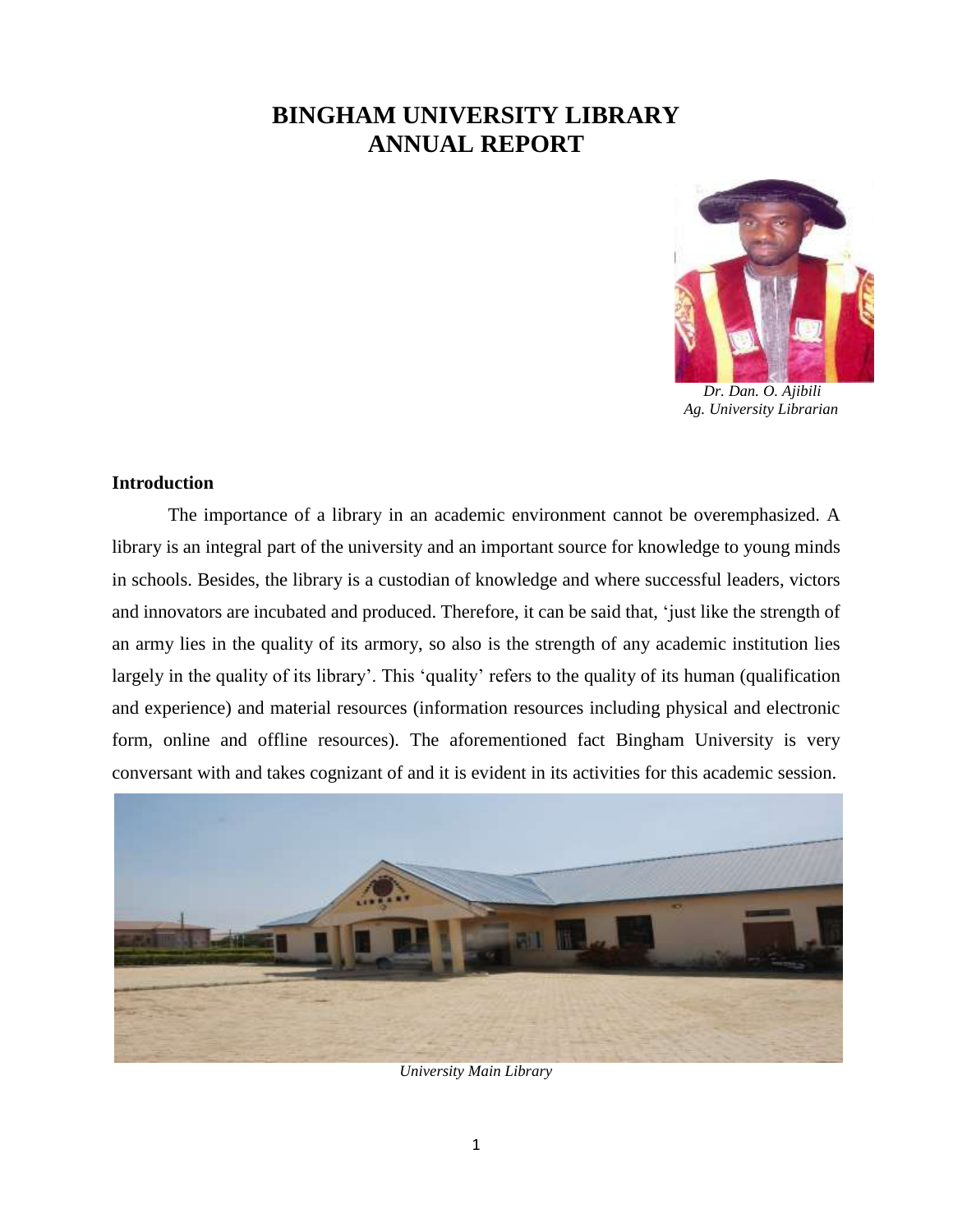#### **NUC Accreditation and Resource Verification**

The library has grown from zero level in space, staffing and collection to the current library building with a sitting capacity of over 500 Users (Departmental libraries inclusive), 52 staff members (Administrative staff inclusive) and a book collection of over 15,000 volumes.

This accomplishment was part of the reason the library during November 2017 NUC accreditation exercise scored far above the 70% which is minimum score or Bench Mark required in the National Universities Commission (NUC) accreditation. The high standard of the university library in both human and material resources was therefore a major boost that gave the university full accreditation in 9 programmes in Economics, Business Administration, Sociology, English, Mass Communication, Chemical Sciences, Anatomy, Human Physiology, and Biochemistry. The tenth programme (Accounting) got an interim accreditation. Even, Political Science that was denied accrediation within that period later got Full accreditation within 6 months and this could also be attributed to the high standard of the university library. Right now, Political Science Departmental library has an e-library attached to its Physical library and this is one of its kind in Nigeria's Library Operation where departmental libraries are becoming Hybrid-libraries.

According, the essential role the University Library played during the National Universities Commission's resource verification exercise cannot be over emphasized. The departments of Nursing, Pharmacy and Law had their resources verified by NUC and the library's rich collection development in books and periodicals, online and offline resources, couple with its numerous accessible and relevant databases in related fields for teaching, learning and research gave these programmes positive impression before their assessors.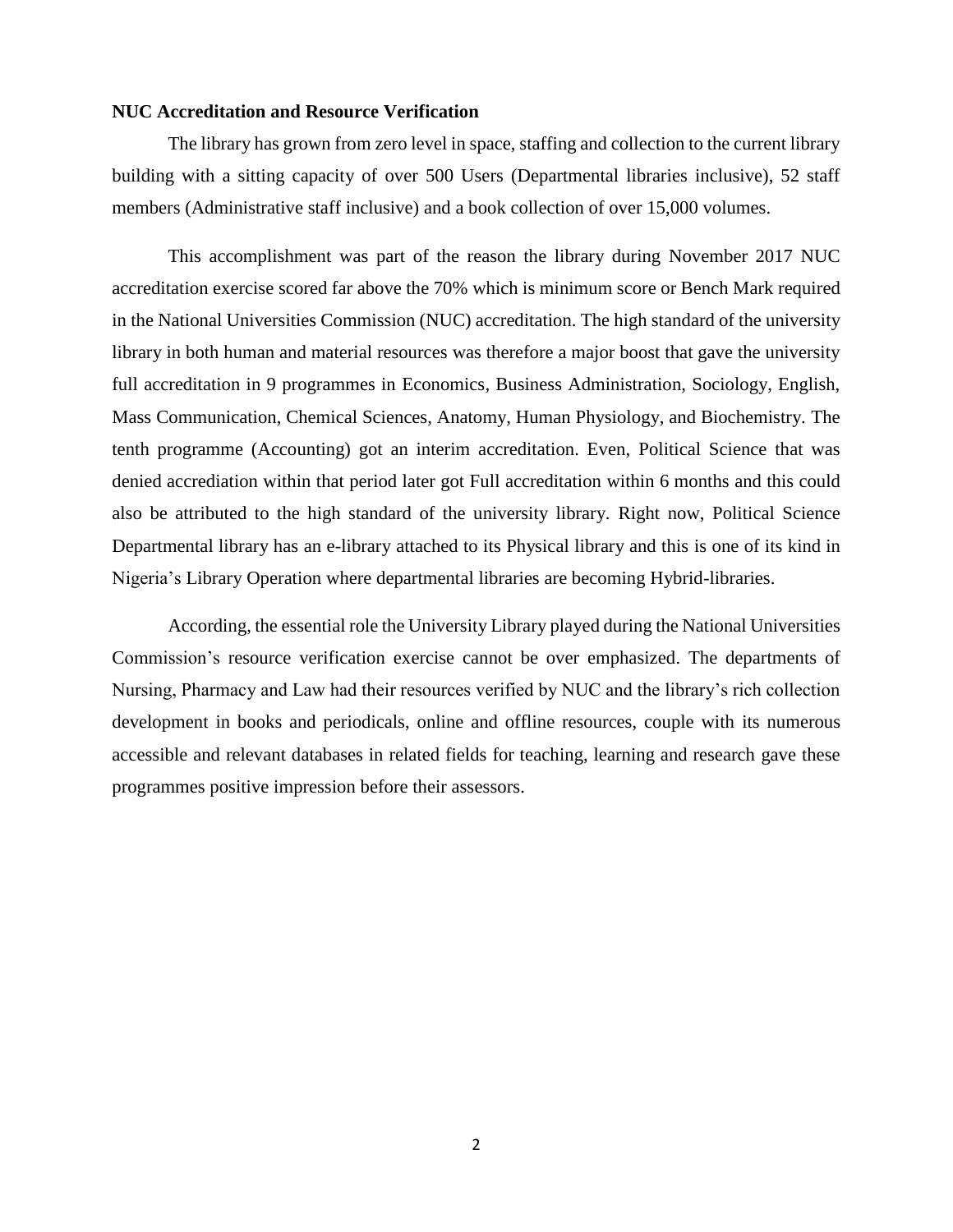



 *Left wing of Political Sci. Departmental E-library Right wing of Political Sci. Departmental E-library*

# **Library Service Points (LSP)**

Bingham University practices a Decentralized Library System (DLS) to enable it meet its Users' information needs. Previously, the library had four main service points but very limited service points are the departmental level except for computer science and chemical sciences.

The library operated from six (6) points:

- Main Library, Karu
- Library Annex, Karu
- Medical Library, Karu
- Medical Library, Jos
- Computer Science Departmental library, Karu
- Chemical Sciences Departmental library, Karu

The University Library now has its Service Points increased to nine (9), which are:

- Law Library, Karu
- Accounting Departmental library, Karu
- Anatomy Departmental library, Karu
- Business Administration Departmental library, Karu
- Economics Departmental library, Karu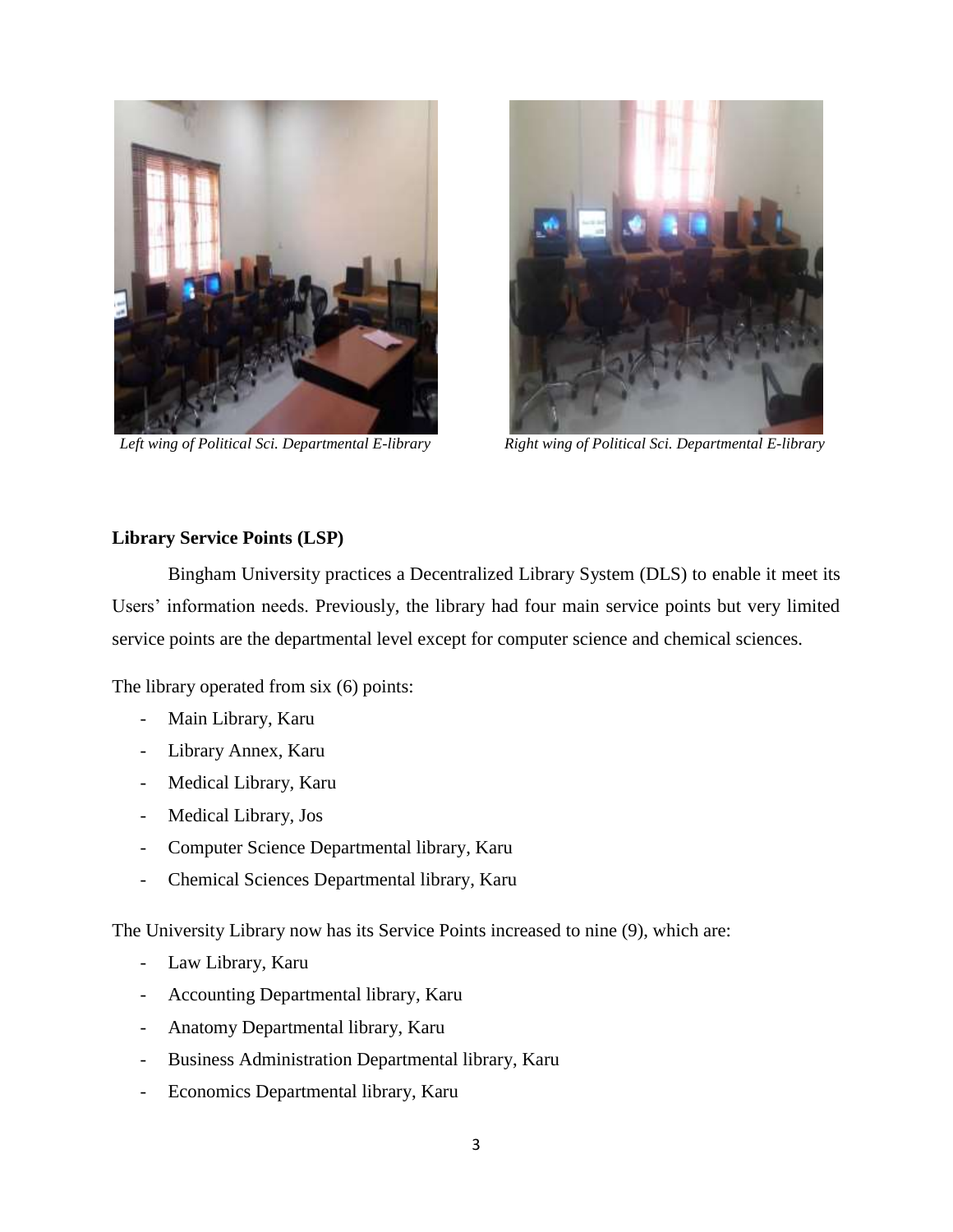- English Language Departmental library, Karu
- Mass Communication Departmental library, Karu
- Political Science Departmental library, Karu
- Physiology Departmental library, Karu.



*A cross section of the library's bookshelf A cross section of the library's bookshelf (Reading Room B) A cross section of the library's bookshelf* 





*A cross section of the Library Annex A cross section of the Serials Section* 



 *(Reading Room A) (Reading Room B) .*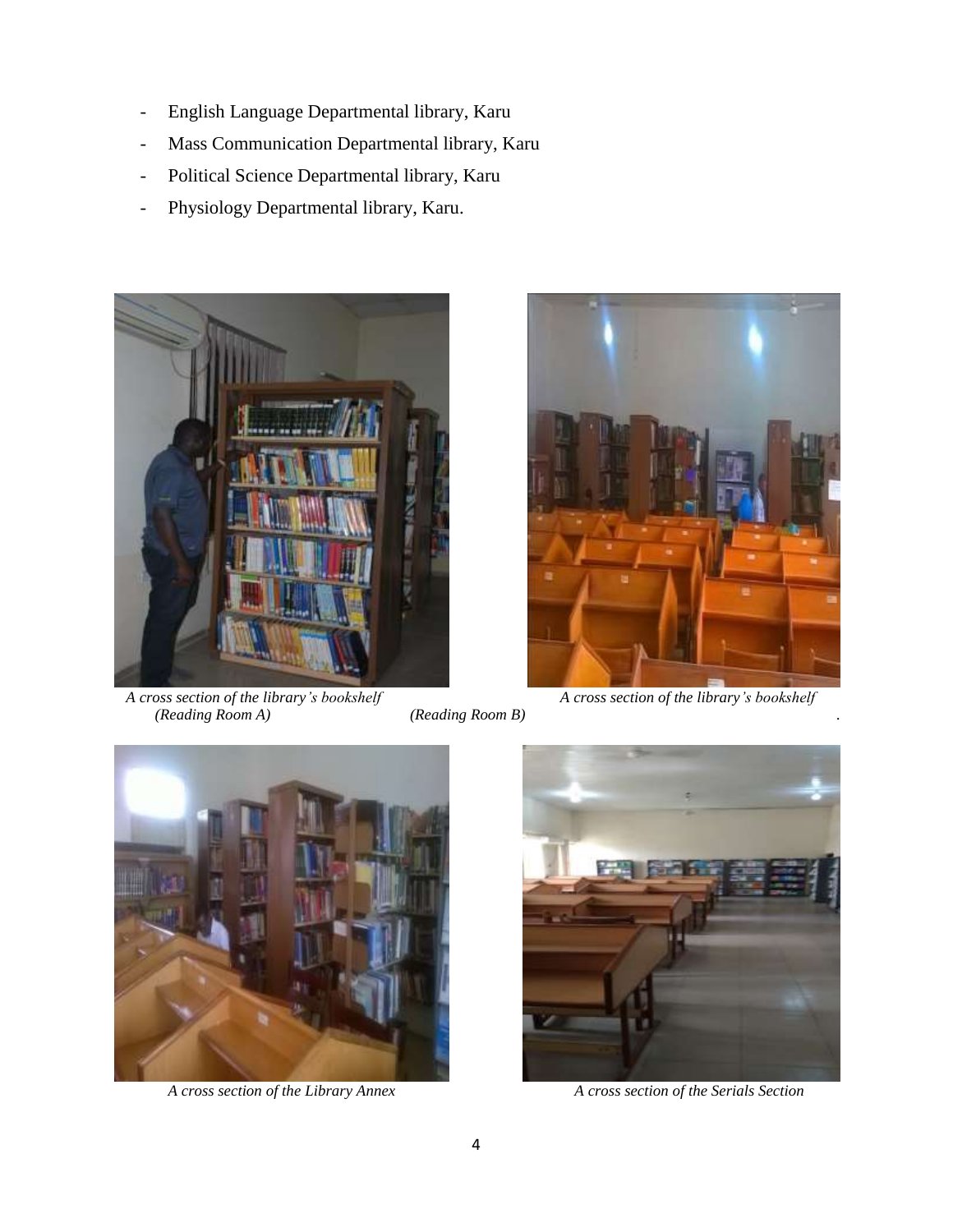

*A cross section of Political Sci. Dept. Library A cross section of Physiology Dept. Library*



#### **College of Medicine E-library**

The establishing of an E-library for the Faculty of Basic Clinical Sciences was finally concluded in 2018, precisely in September. It has a sitting capacity of 32 users, with about 28 Modern Computer Systems and extra spaces for Users with Personal Computers. Full Internet is service also available to both students and staff to enable them have access to the numerous, current and relevant online resources for their day-to-day teaching, learning and research activities. Online databases that are available to Users include HINARI, JSTOR, AGORA, OARE, PDF drive, Book boon, AJOL, DOAJ, DOAB, etc. Furthermore, the University Library in conjuction with an Electronic Resources Company has provided offline resources of over 20,000 current and relevant articles in the most prestigious International Journals in Medicine and Health Sciences, as well as over 1,000 current and relevant E-books in various fields of Medicine and Health Sciences. Finally, the Faculty of Basic Clinical Sciences library is now automated, where most library activities and services are done using the library's Online Public Access Catalogue (OPAC).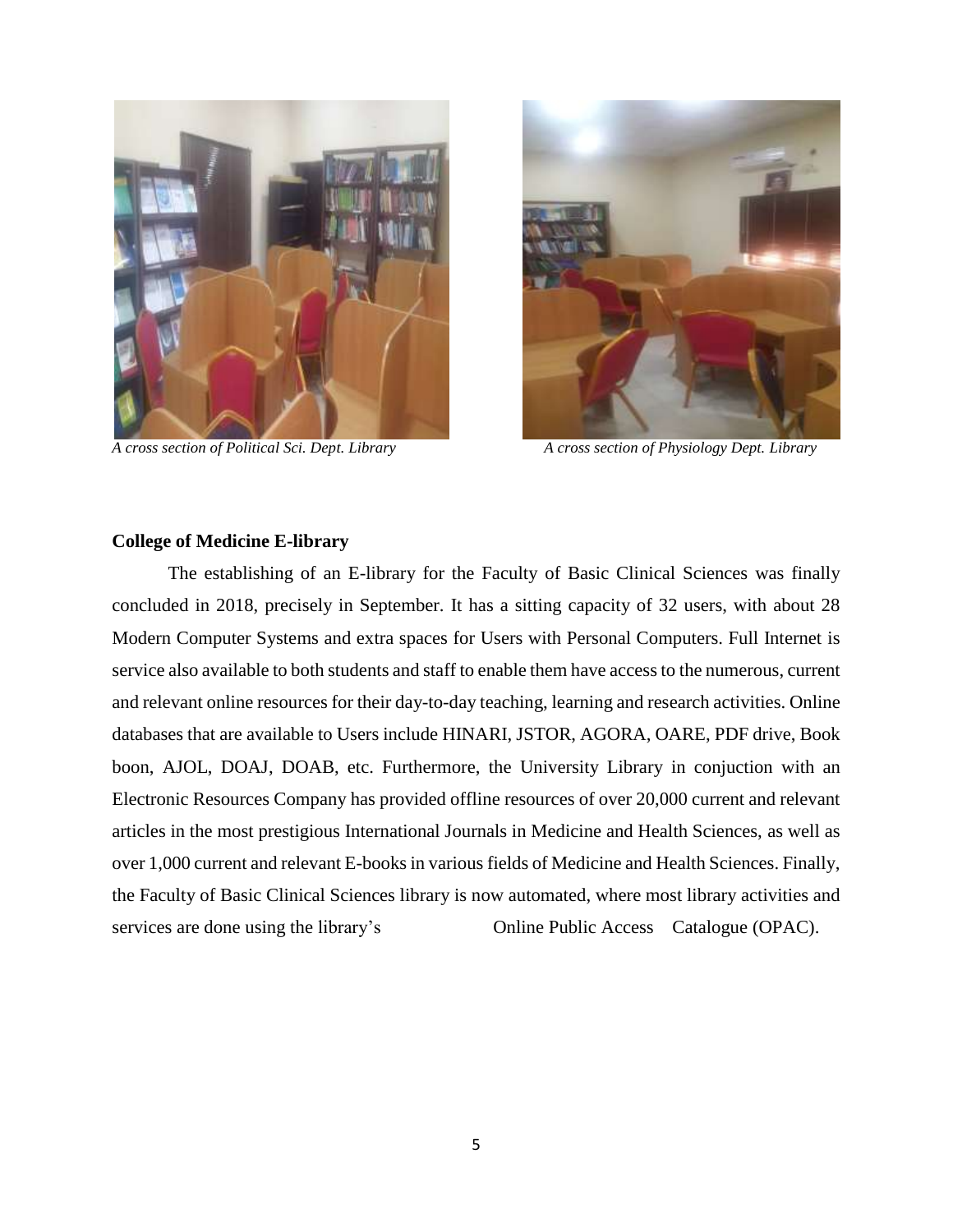

*Middle – The University Librarian, Dr. Dan. Ajibili, College Librarian, Dr. Shehu Allahde and other Library staff in a group photograph after establishment of the e-library and a 2-day training session.*

#### **Gifts and Donations**

In recognition of Bingham University's rising profile, the Federal Ministry of Justice donated some journals and books to the Law Library. The donation of the Law publications to the university, which according to the donors, was the first of its kind to any institution by the Federal Ministry of Justice, which is intended to enhance legal education in the country. Some of the resources donated were the Nigeria Law Reports, International Finance and External Debt Management Publications, Laws of the Federation of Nigeria, Abuja, Justice Journal, The Laws of the Federation of Nigeria and the Constitution of the Federal Republic of Nigeria, etc.

In the same vein, the University Library also donated about ninety (90) cartons of books in various fields to schools in neighboring communities and states. These ranged from the arts and general knowledge to the sciences/techonology such as chemistry, computer science. This gesture is part of the university's community service delivery to neighboring communities and states via their schools (government, private and mission schools inclusive).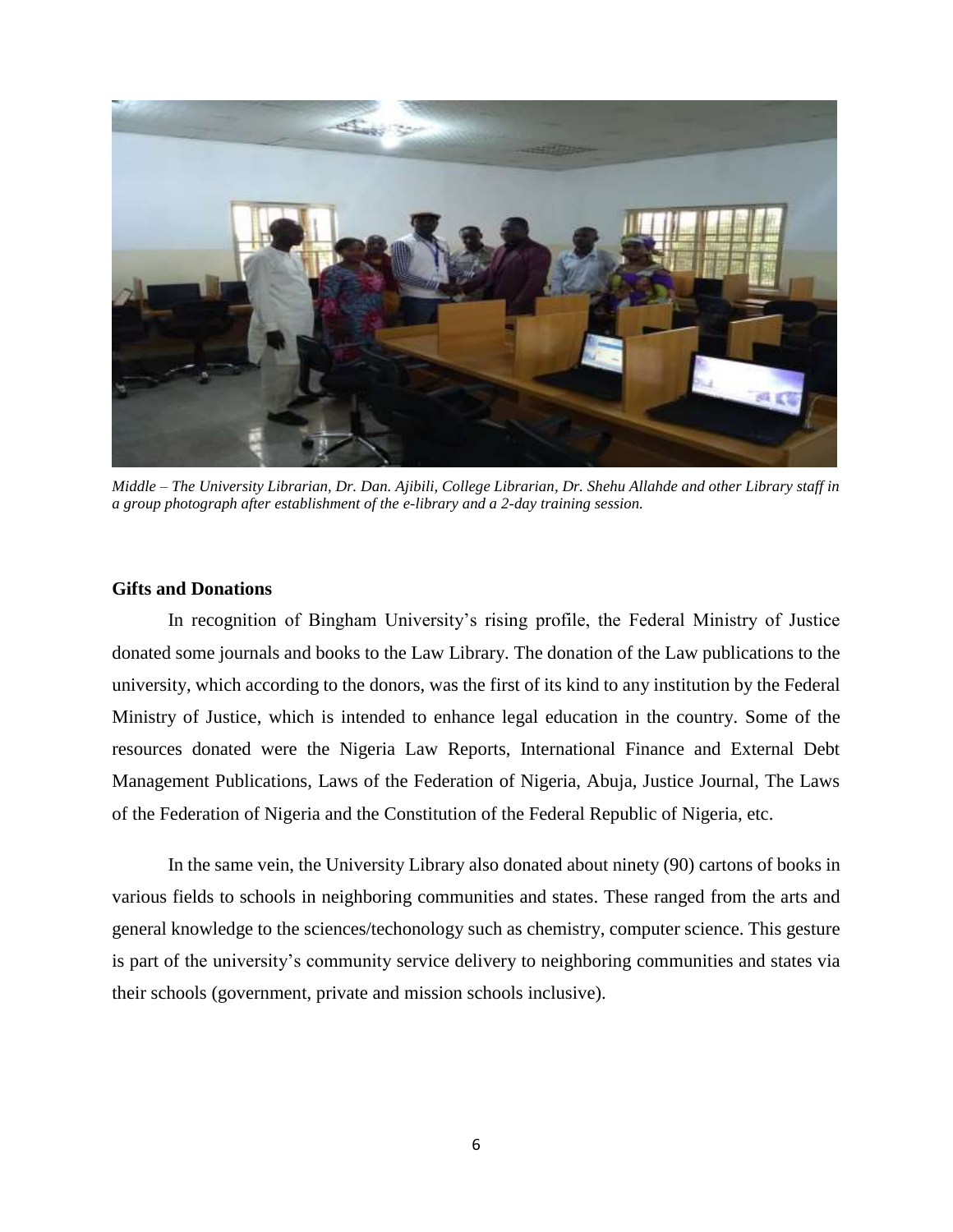

*First Right, Rep. of the Minister of Justice and Attorney General of the Federation, Abubakar Malami, SAN, Barr. Mamman Tahir presenting the books and journals to the Deputy Vice Chancellor, Prof. Alexander B. Adelaiye, while Dr. Dan. Ajibili, the University Librarian looks on.* 

## **International Standard Serials Number (ISSN)**

For any publication to be recognized as having an international standard, such a publication requires an ISSN which in Nigeria is acquired from the National Library of Nigeria. For the reporting period, the Library acquired ISSN for two of the University's key publications: Bingham University News Bulletin, a bi-annual publication and the Bingham University Magazine which is currently a work in progress and is expected to have a quarterly frequency. This implies that these periodicals now have both national and international recognition and can be practically accessed from the National Library or online via the University website.